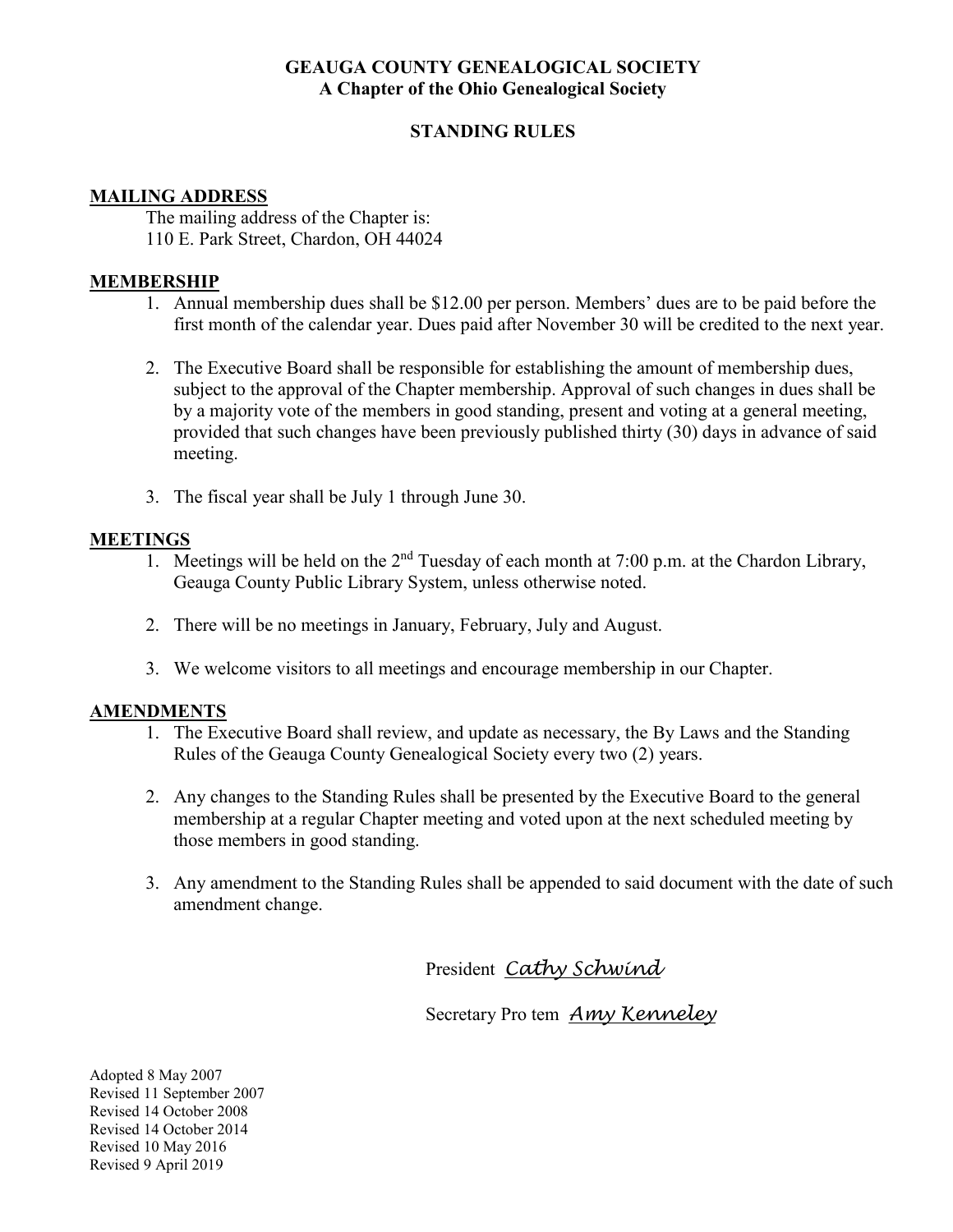# **BY-LAWS OF THE GEAUGA COUNTY GENEALOGICAL SOCIETY, INC. A Chapter of the Ohio Genealogical Society**

# **ARTICLE I: NAME**

- 1. This organization shall be known as "Geauga County Genealogical Society of Ohio, Inc.," a chapter of the Ohio Genealogical Society.
- 2. Geauga County Genealogical Society of Ohio was incorporated September 2009.
- 3. This organization is required to file a statement of continued existence at a specific interval of time following incorporation or the last corporate filing in accordance with the office of the Ohio Secretary of State.

### **ARTICLE II: PURPOSE**

The purpose of this organization shall be:

- 1. The promotion of genealogical research by giving instructions and helping those interested in tracing ancestral lines and searching records;
- 2. To promote the collecting and preservation of family records, old scrapbooks, diaries, family bibles, maps, obituaries, and any material of value for genealogical or historical research;
- 3. To strive to foster an interest in all people who contributed in any way, great or small, in establishing and perpetuating Geauga County and surrounding areas;
- 4. To support the objectives of the Ohio Genealogical Society, and to encourage membership in both this Chapter and the OGS.

# **ARTICLE III: MEMBERSHIP**

- 1. Membership in this organization is open to anyone who is interested in this Chapter's purpose and agrees to abide by the by-laws and the standing rules.
- 2. Membership shall be by written application to the Chapter, with payment of annual dues.
- 3. Dues shall be established by the Executive Board, with the approval of the membership.
- 4. New members who join the Chapter between January 1 through November 30 shall pay the full yearly dues.
- 5. Termination of membership: any member who fails to pay their annual dues by January 31 shall have their membership and all Chapter rights terminated. Membership shall be reinstated upon payment of annual dues.

### **ARTICLE IV: EXECUTIVE BOARD**

- 1. The Executive Board consists of the elected officers.
- 2. The Executive Board also consists of committee chairs.

### **ARTICLE V: OFFICERS**

- 1. The officers shall be a President, Vice President, Secretary, and Treasurer; each of whom shall be a member in good standing of the Geauga County Genealogical Society.
- 2. To be eligible for election to an office, a person must be a member and have agreed to be a candidate for the office.
- 3. Election of officers shall take place at the June meeting of odd numbered years. The newly elected officers' terms shall commence July  $1<sup>st</sup>$  following the June election.
- 4. The term of office shall be for two (2) years. No member shall hold more than one office at a time.
- 5. The president may not serve for more than two (2) consecutive terms.
- 6. Vacancies in any office (except the Presidency) shall be filled by the President with the approval of the Executive Board until the next election.

### **ARTICLE VI: DUTIES OF OFFICERS**

1. **The President** shall preside over all meetings, appoint chairpersons to all committees (except the Nominating Committee, see Article VII); be an ex-officio member of all committees, have authority to sign checks, sign all contracts with the approval of the officers; be a member of the Ohio Genealogical Society. If the President is not a member of OGS, membership dues will be paid by the Chapter.

#### **Page 2. By-laws of the Geauga County Genealogical Society, Inc.**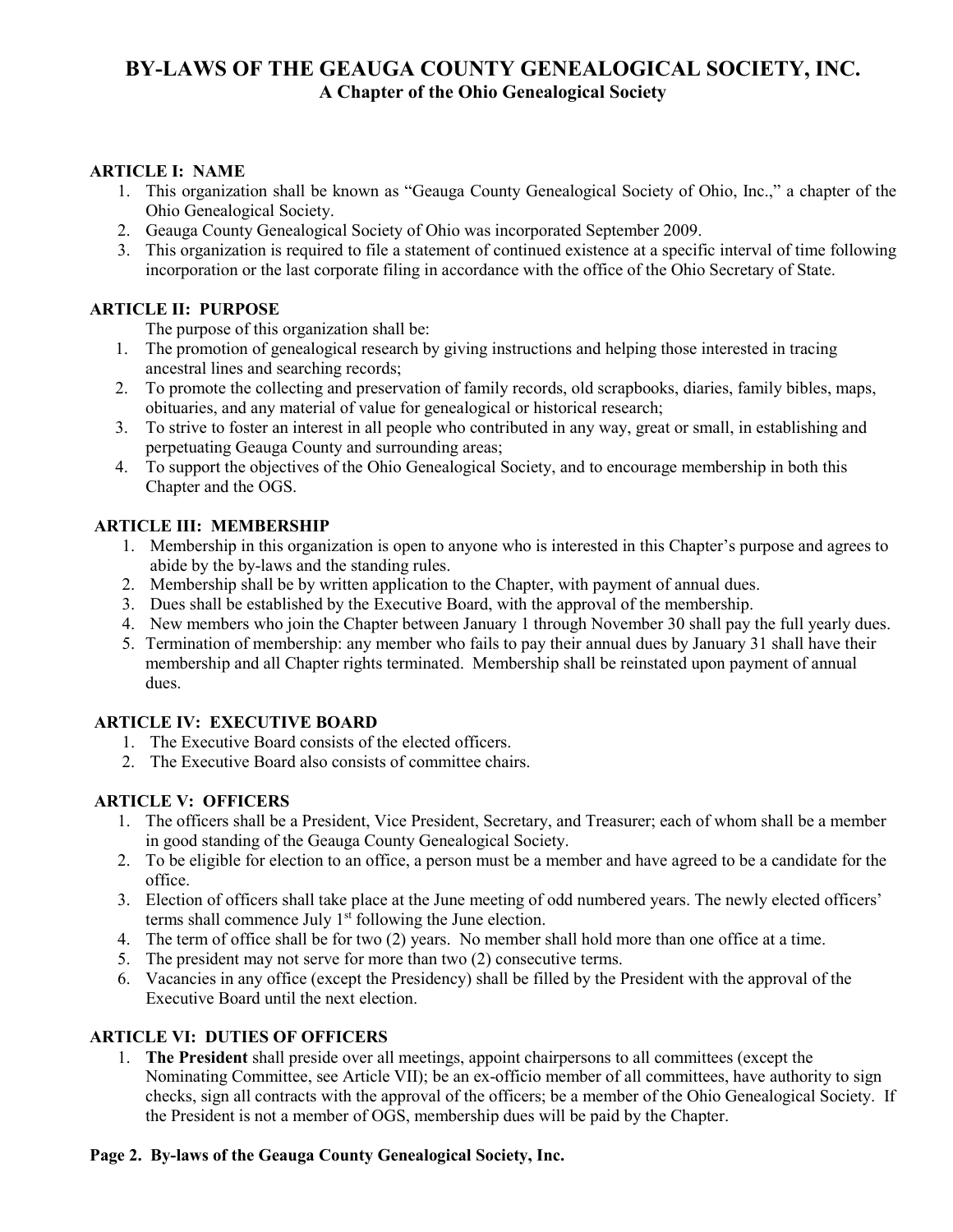# **ARTICLE VI: DUTIES OF OFFICERS (cont.)**

- 2. **The Vice-President** shall perform all the duties of the President in his/her absence or in case of vacancy and serve as Program Chairman. The Vice-President cannot appoint a President.
- 3. **The Secretary** shall keep accurate minutes of all Chapter meetings; in the absence of either President or Vice-President, call the meeting to order and preside over that meeting; any other corresponding duties as requested by the President.
- 4. **The Treasurer** shall be the custodian of the funds and keep a financial statement up-do-date and available. The treasurer shall keep a membership list and an accurate record of the payment of dues. The treasurer shall be authorized to take care of routine expenses up to \$50.00, and the cost of printing and postage for mailing the Newsletter. Other expenditures shall come before the Executive Board.
- 5. The president's and treasurer's signatures shall be on record on the bank card. Only one signature is required on a check.

# **ARTICLE VII: THE NOMINATING COMMITTEE**

- 1. The Nominating Committee shall consist of three (3) members.
- 2. The Nominating Committee shall elect their own Chairperson.
- 3. Failure of the members to volunteer to be on the Nominating Committee will result in the Executive Board appointing a committee.
- 4. Nominating Committee shall present a slate of officers at the May meeting of odd numbered years for the upcoming election at the June meeting.
- 5. Written notice of election of officers shall be given to each member at least thirty (30) days in advance of said meeting.
- 6. Nominations for officers may also be made from the floor at the May meeting with the consent of the nominee.

### **ARTICLE VIII: AUDIT COMMITTEE**

- 1. The Audit Committee shall consist of three (3) members and shall be elected by those members present at the April meeting of each year.
- 2. The audit Committee shall elect their own Chairperson.
- 3. Failure of the members to volunteer to be on the Audit Committee will result in the Executive Board appointing a committee.
- 4. The Audit Committee shall complete the audit by July 31 of each year.

### **ARTICLE IX: MEETINGS**

- 1. Regular meetings shall be held as established by the Executive Board.
- 2. Members in attendance shall constitute a quorum at any meeting.
- 3. Special meetings may be called by the President or by the Executive Board.

### **ARTICLE X: FINANCES, ASSETS, AND ACTIVITIES**

- 1. No part of the net earnings of this Chapter shall inure to the benefit of, or be distributed to, its members, officers, or other private persons, except that the Chapter shall be authorized and empowered to pay reasonable compensation for services rendered and to make payment and distributions in furtherance of the purposes as set forth herein.
- 2. Notwithstanding any other provisions of these articles, this Chapter shall not engage in any activities or exercise any power that is not in furtherance of the purpose of this Chapter.
- 3. The Geauga County Genealogical Society acknowledges that all materials in the Anderson Allyn Room at Chardon Library are the property of the Geauga County Public Library.
- 4. Any archival materials generated by the Geauga County Genealogical Society such as minutes, reports, financial statements, membership lists or other items are the property of the Geauga County Genealogical Society.
- 5. Upon the dissolution of this Chapter, any remaining monetary assets and any archival materials belonging to said Chapter shall be donated to the parent organization, the Ohio Genealogical Society.

#### **Page 3. By-laws of the Geauga County Genealogical Society**